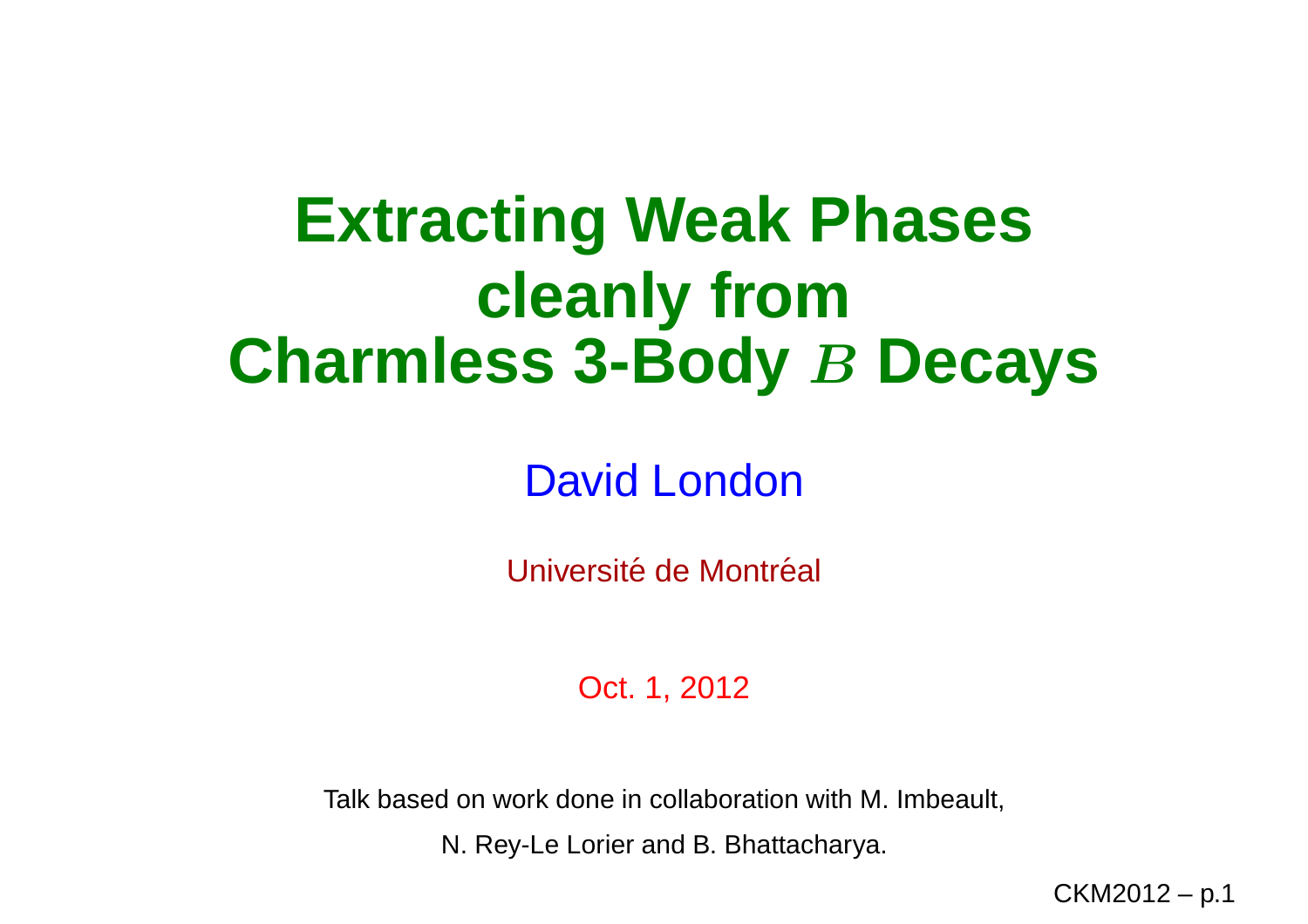The standard way to obtain clean information about CKM phases isthrough the measurement of indirect CPV in  $B/\bar B\to f.$  This requires that  $f$  be a CP eigenstate.

Conventional wisdom: one cannot obtain such clean information from3-body decays because final states such as  $K_S\pi^+\pi^-$  are not CP eigenstates – the value of its CP depends on whether the relative $\pi^+\pi^-$  angular momentum is even (CP  $+)$  or odd (CP  $-$ ).

#### Exceptions:

- 1. If the final state contains truly identical particles e.g.  $K_S\pi^0$ is a CP eigenstate. (Here the relative  $\pi^0\pi^0$  angular momentu  $^{0}\pi^{0} -$  it  $^{0}\pi^{0}$  angular momentum is  $\mathsf{even} \Longrightarrow \mathsf{CP}+.)$
- 2.  $B^0_J$  $\mathsf{CP}$  + and  $\mathsf{CP}$  -. They found that it is dominantly  $\mathsf{CP}$  +. K. Abe  $\frac{0}{d}\rightarrow K^+$  $+K^ \overline{\phantom{x}}$   $K_S$ : Belle used an isospin analysis to differentiate [Belle Collaboration], hep-ex/0208030; Y. Grossman, Z. Ligeti, Y. Nir and H. Quinn, −. They found that it is dominantly  $\mathsf{CP}+\mathsf{.}$  K. Abe et al. Phys. Rev. D **<sup>68</sup>**, <sup>015004</sup> (2003).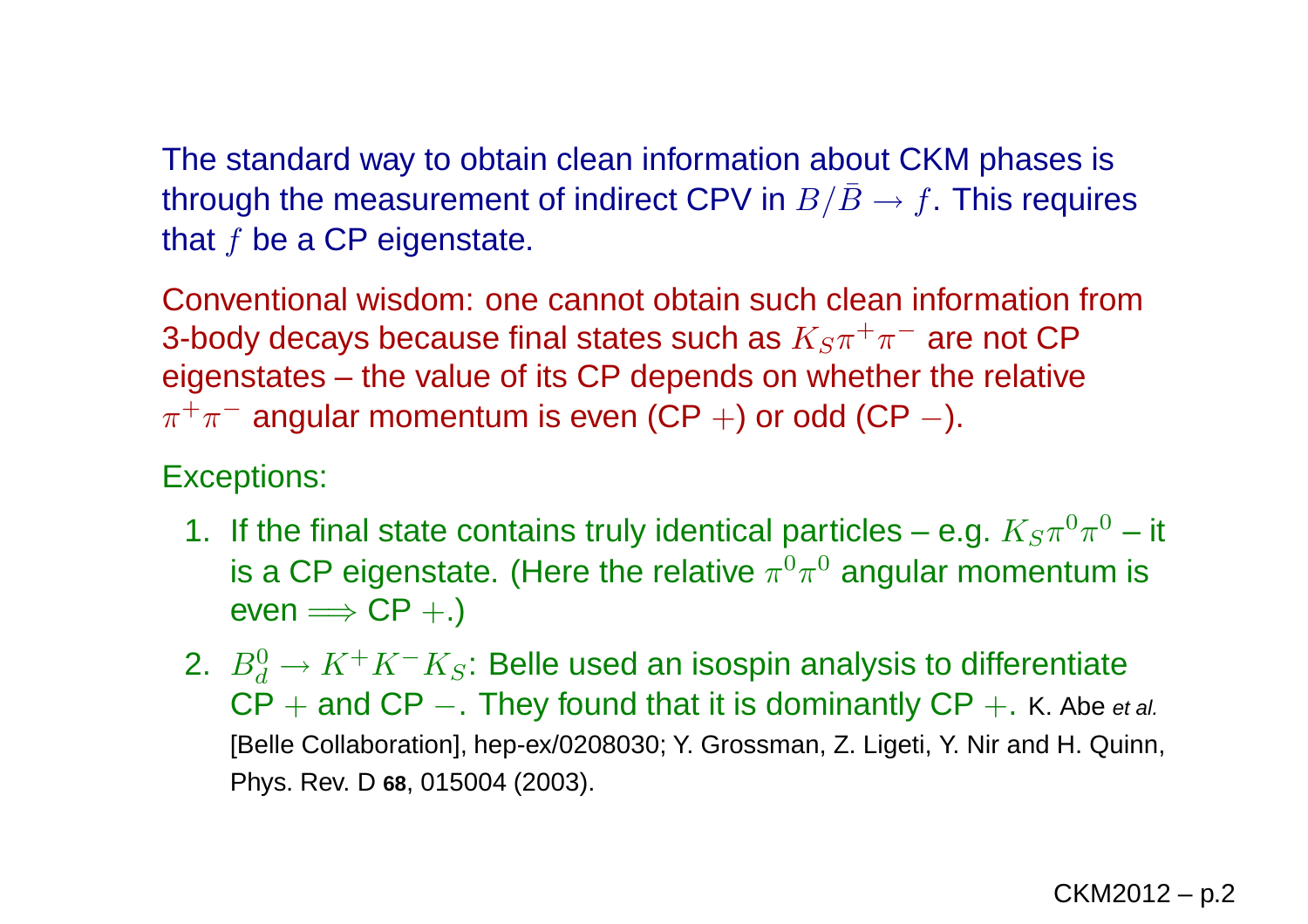Even for these exceptions, cannot measure indirect CPV and get cleanweak-phase information. Problem: this only works if decay i s dominated by amplitudes with <sup>a</sup> single weak phase. But in general these decays receive significant contributions from amplitudes with <sup>a</sup>different weak phase. Need <sup>a</sup> way of dealing with this "pollution."

Recently it was shown that all of these difficulties can be overcome. M. Imbeault, N. Rey-Le Lorier, D. L., Phys. Rev. D **<sup>84</sup>**, <sup>034040</sup> (2011), <sup>034041</sup> (2011); N. Rey-Le Lorier, D. L., Phys. Rev. D **<sup>85</sup>**, <sup>016010</sup> (2012).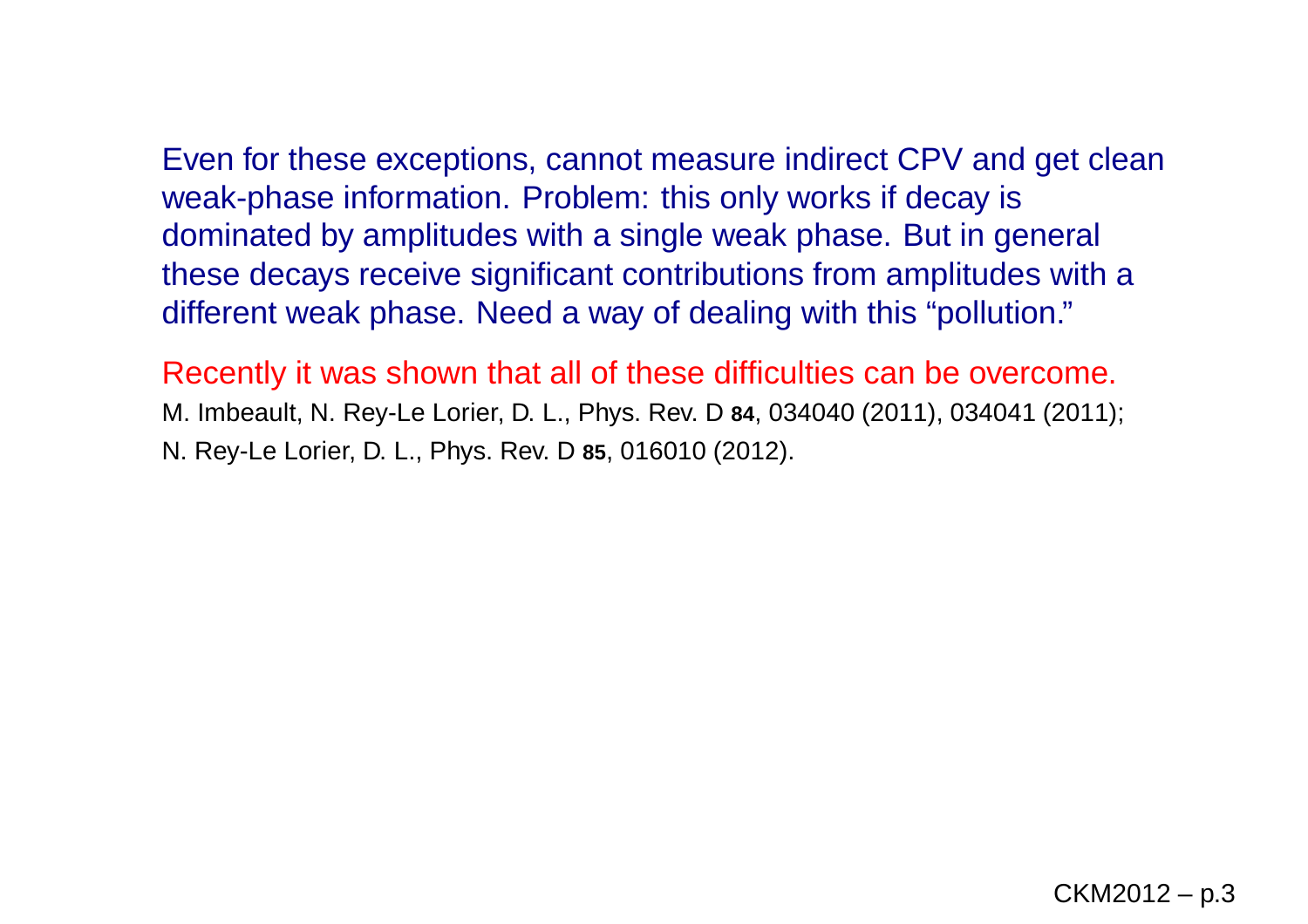## **Dalitz Plots**

Consider  $B \to P_1P_2P_3$ , in which each  $P_i$  has momenta  $p_i$ . Can<br>construct the three Mandelstam variables: construct the three Mandelstam variables:

$$
s_{12} \equiv (p_1 + p_2)^2
$$
,  $s_{13} \equiv (p_1 + p_3)^2$ ,  $s_{23} \equiv (p_2 + p_3)^2$ .

These are not independent:

$$
s_{12} + s_{13} + s_{23} = m_B^2 + m_1^2 + m_2^2 + m_3^2.
$$

Dalitz plot: given in terms of two Mandelstam variables, say  $s_{12}$  and  $s_{13}.$  Great advantage: can extract the full amplitude of the decay. Write

$$
\mathcal{M}(B \to P_1 P_2 P_3) = \sum_j c_j e^{i\theta_j} F_j(s_{12}, s_{13}).
$$

Sum is over all decay modes (resonant and non-resonant).  $c_j$  and  $\theta_j$ are the magnitude and phase of the  $j$  contribution, relative to one of the channels. The distributions  $F_j$  describe the dynamics of the individual decay amplitudes, and take different forms for the variouscontributions.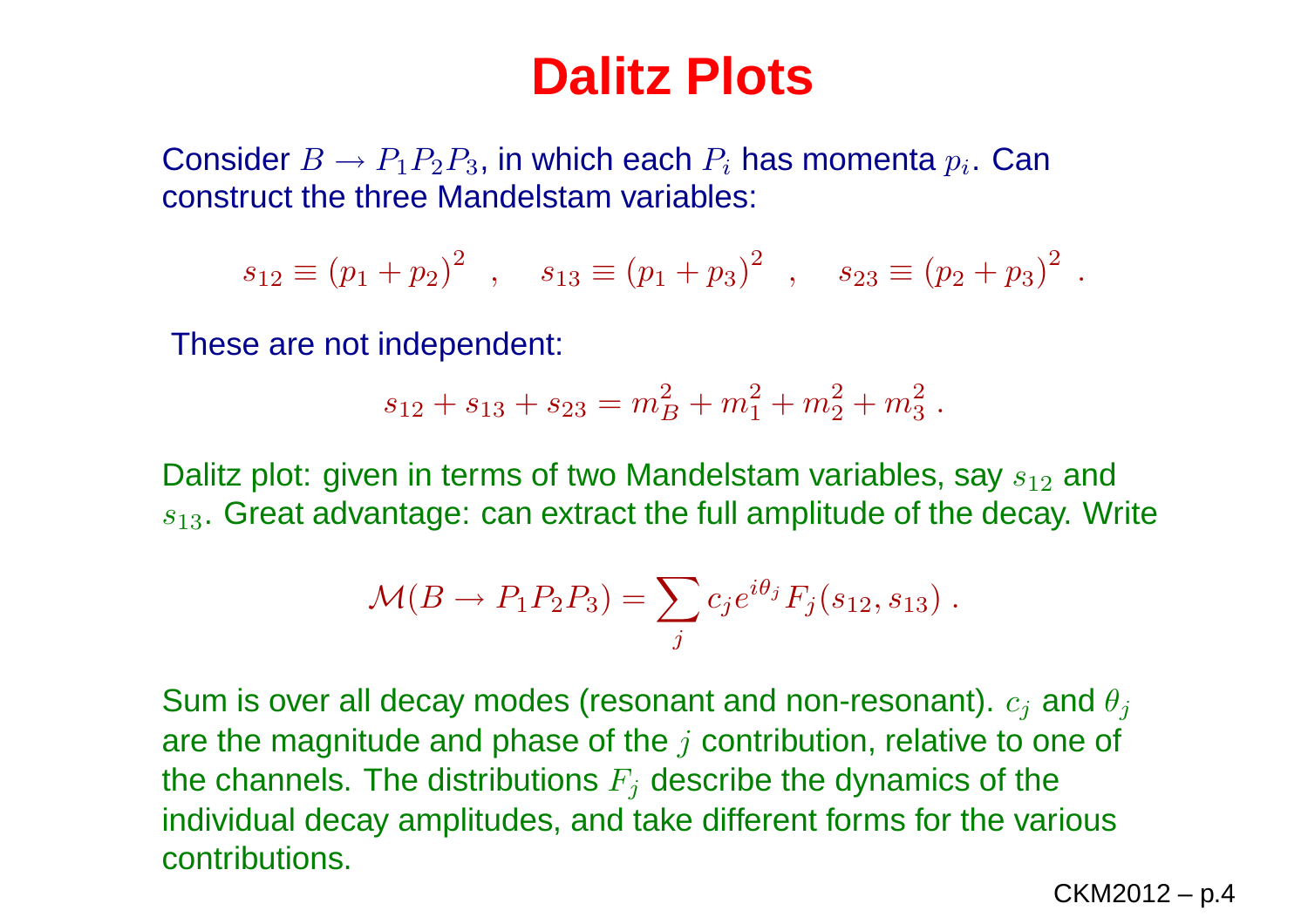Key point: in the experimental Dalitz-plot analyses, explicit expressionsfor the  $F_j$  are assumed (e.g. Breit-Wigner). Then a maximum likelihood fit over the entire Dalitz plot gives the best values of the  $c_j$  and  $\theta_j$ .

 $\Longrightarrow$  the decay amplitude  $\mathcal{M}(s_{12},s_{13})$  is known.

 Can now fix the CP of the final state. E.g. suppose the final state has  $\mathsf{CP} +$  when the amplitude is symmetric under  $P_2 \leftrightarrow P_3$  (as is the case<br>facths fixed state  $K_1 + \dots + K_n$  $\mathcal{C}$  and  $\mathcal{C}$  and  $\mathcal{C}$  and  $\mathcal{C}$  and  $\mathcal{C}$  and  $\mathcal{C}$  and  $\mathcal{C}$ for the final state  $K_S\pi^+\pi^-$ ). We can find this amplitude from the above:

$$
\mathcal{M}_{sym} = \frac{1}{\sqrt{2}} \left[ \mathcal{M}(s_{12}, s_{13}) + \mathcal{M}(s_{13}, s_{12}) \right] .
$$

Using this, it is possible to compute the  $B\to P_1P_2P_3$  observables. asvm E.g. the indirect (mixing-induced) CP asymmetry is given by

$$
S = \mathrm{Im} \left[ e^{-2i\phi_M} \frac{\bar{\mathcal{M}}_{sym}}{\mathcal{M}_{sym}} \right] .
$$

Note: all observables are momentum dependent – they take different values at each point in the Dalitz plot.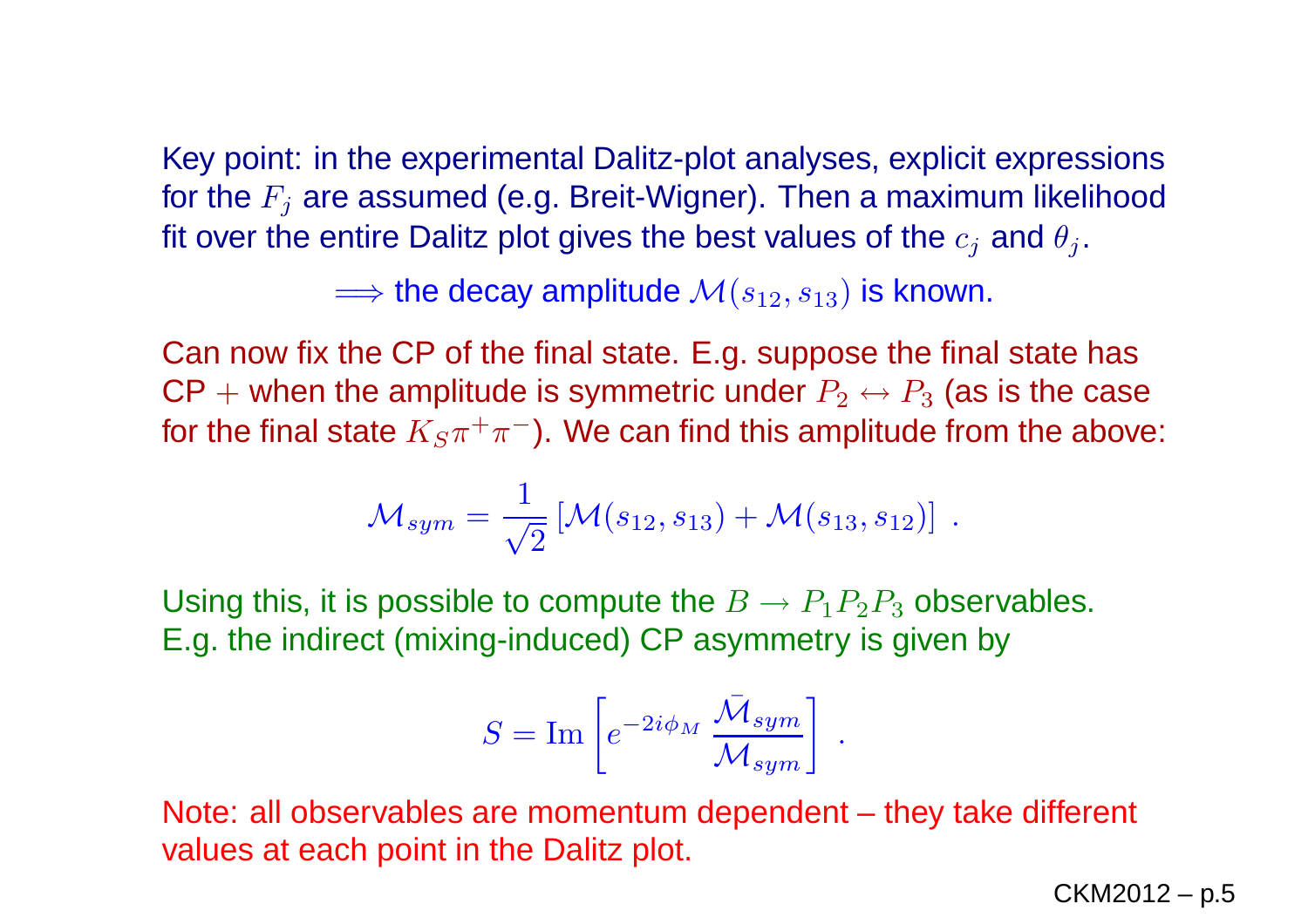# **Diagrams**

In order to remove the pollution due to additional decay amplitudes, one first expresses the full amplitude in terms of diagrams. In 3-bodydiagrams we add the subscript "1" ("2") if the popped quark pair is between two non-spectator final-state quarks (two final-state quarksincluding the spectator). All amplitudes are expressed in terms of color-allowed and color-suppressed tree, gluonic penguin, and EWPdiagrams; annihilation/exchange-type diagrams are neglected.



The above figure shows the  $T_1^\prime$  and  $T_2^\prime$  diagrams contributing to  $B \to K \pi \pi$  (as this is a  $\bar{b} \to \bar{s}$  transition, the diagrams are written with  $B' \to K \pi \pi$  (as this is a  $\bar{b} \to \bar{s}$  transition, the diagrams are written with primes). The other diagrams  $(C'_1, C'_2, P'_1, P'_2, P'_{EW1}, P'_{EW2}, P'^C_{EW1},$  $P_{EW2}^{\prime C}$ ) are obtained similarly from the 2-body diagrams.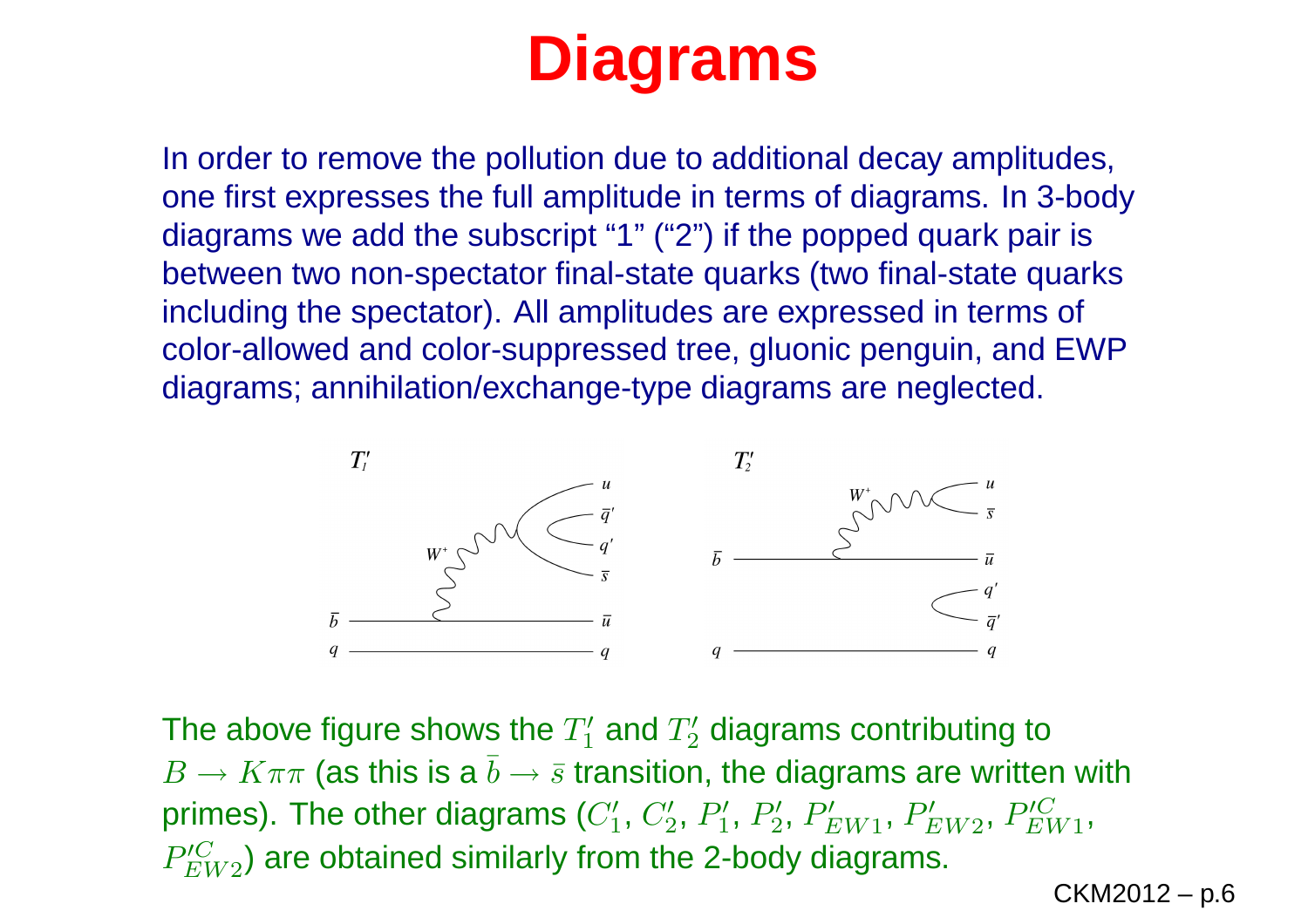Note: unlike the 2-body diagrams, the 3-body diagrams are momentumdependent. This must be taken into account whenever the diagramsare used.

Now, in  $B\to K\pi$  decays there are relations between the EWP and tree<br>diagrams under flavor SH(3) symmetry. Recently it was shown that diagrams under flavor SU(3) symmetry. Recently it was shown that similar EWP-tree relations hold for  $B\to K\pi\pi$  decays [M. Imbeault,<br>N. Rev-Le Lorier D. L. Phys. Rev. D.84, 034041 (2011)]. Taking  $c_4$  /  $c_2=c_2$ N. Rey-Le Lorier, D. L., Phys. Rev. D 84, 034041 (2011)].  $\textsf{Taking}\ c_1/c_2=c_9/c_{10}$ (which holds to about 5%), these take the simple form

$$
P'_{EW1} = \kappa T'_1, \qquad P'_{EW2} = \kappa T'_2, P'^C_{EW1} = \kappa C'_1, \qquad P'^C_{EW2} = \kappa C'_2,
$$

where

$$
\kappa \equiv -\frac{3}{2} \frac{|\lambda_t^{(s)}|}{|\lambda_u^{(s)}|} \frac{c_9 + c_{10}}{c_1 + c_2} ,
$$

with  $\lambda^{(s)}_p = V_{pl}^*$  $_{pb}^{r\ast}V_{ps}.$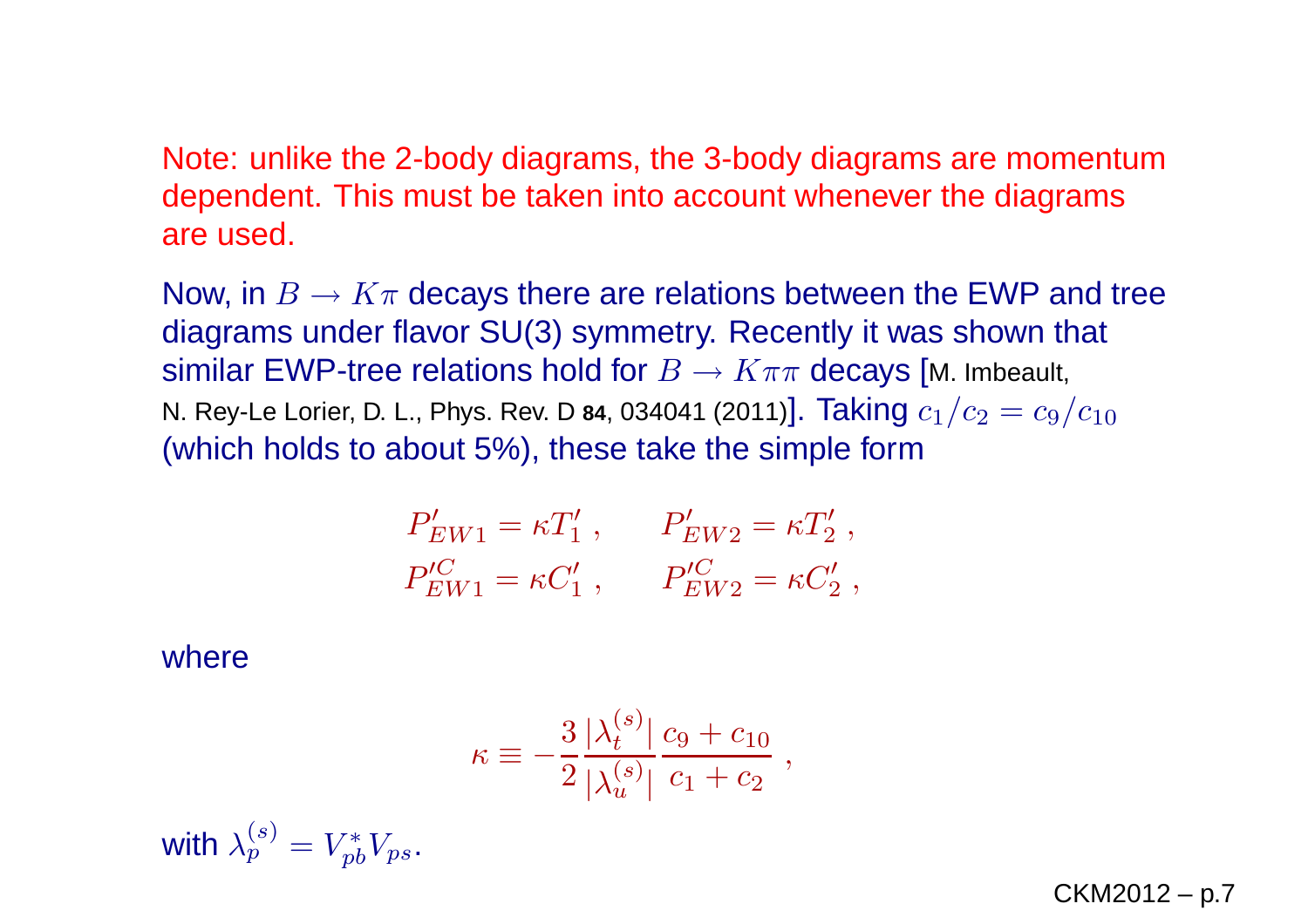∃ important caveat. Under SU(3), the final state in  $B\to K\pi\pi$  involves<br>three identical particles, so that the six permutations of these particle three identical particles, so that the six permutations of these particles(the group  $S_3$ ) must be taken into account. But the EWP-tree relations hold only for the totally symmetric state. Thus, the analysis must be carried out for this state. The fully symmetric state can be found from the Dalitz plot. Instead of the amplitude which is symmetric only under  $P_2\leftrightarrow P_3$ , we define

$$
\mathcal{M}_{fully\ sym} = \frac{1}{\sqrt{6}} [\mathcal{M}(s_{12}, s_{13}) + \mathcal{M}(s_{13}, s_{12}) + \mathcal{M}(s_{12}, s_{23}) \n+ \mathcal{M}(s_{23}, s_{12}) + \mathcal{M}(s_{23}, s_{13}) + \mathcal{M}(s_{13}, s_{23})].
$$

Once the full decay amplitudes are expressed in terms of diagrams, one can perform an analysis like that done with 2-body decays – one can combine the amplitudes for different decays in order to isolate andextract <sup>a</sup> CKM phase. I now give an example of such an analysis. (Note: SU(3) is assumed.)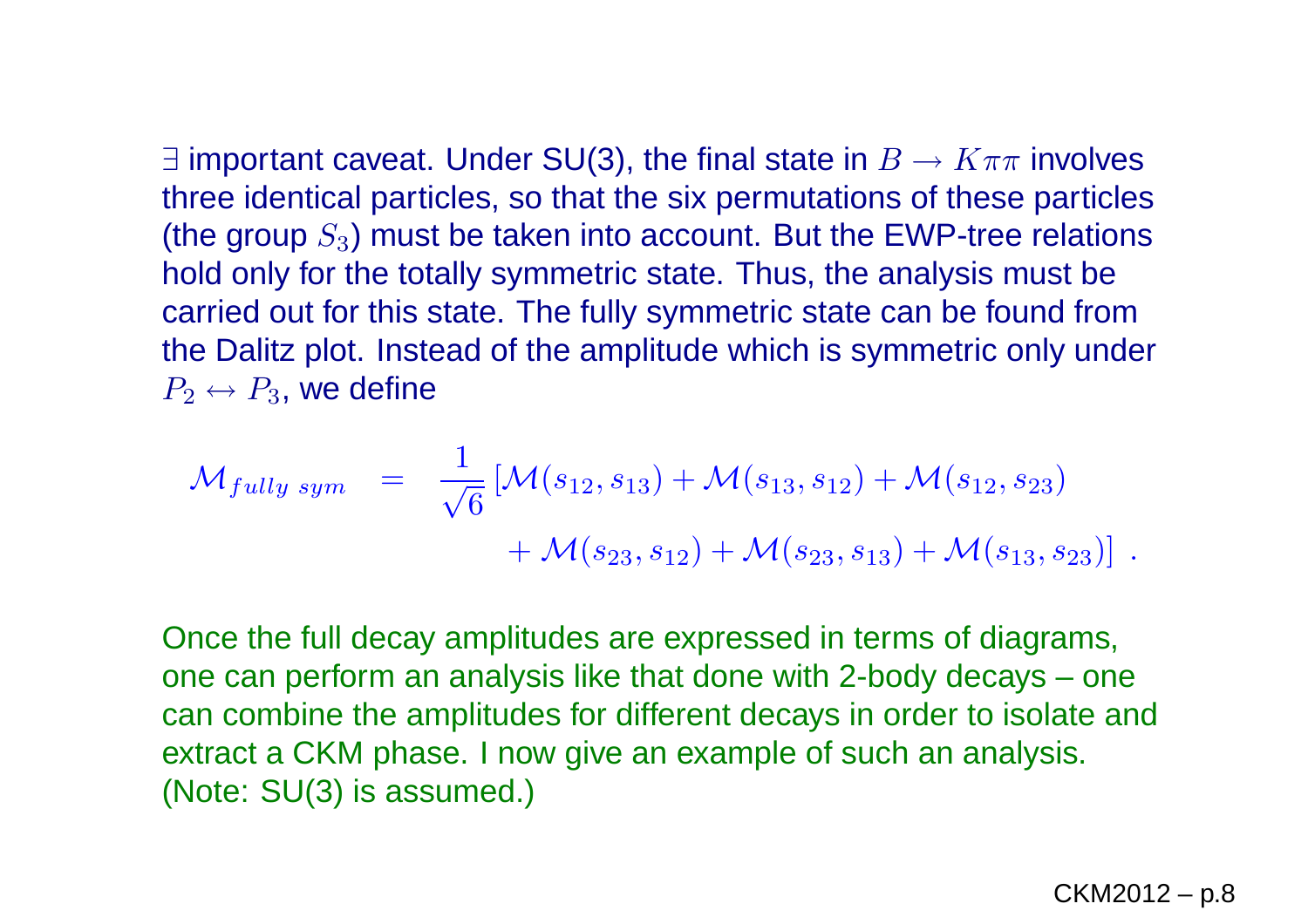### $\boldsymbol{B}$  $\overrightarrow{B} \rightarrow$  $\longrightarrow K\pi\pi$ <br>lecavs. Decavs wit

 $B^+/B^0_d$  $\frac{0}{d} \rightarrow K \pi \pi$ : there are 6 decays. Decays with two  $\pi^0$ 's are<br>lod as being too difficult experimentally. Also,  $P^+ \rightarrow K^0$ excluded as being too difficult experimentally. Also,  $B^+ \to K^0 \pi^+ \pi^0$  is<br>not independent – its amplitude is proportional to that of not independent – its amplitude is proportional to that of  $B^0_d$  $\frac{0}{d}$  →  $K^+\pi^0\pi^-$ . There are therefore only three  $B\to K\pi\pi$  decays to<br>posider consider.

The  $B\to K\pi\pi$  amplitudes in which the  $\pi\pi$  pair is symmetrized are:

$$
2A(B_d^0 \to K^+\pi^0\pi^-)_{sym} = T'_1 e^{i\gamma} + C'_2 e^{i\gamma} - \kappa (T'_2 + C'_1) ,
$$
  

$$
\sqrt{2}A(B_d^0 \to K^0\pi^+\pi^-)_{sym} = -T'_1 e^{i\gamma} - C'_1 e^{i\gamma} - \tilde{P}'_{uc} e^{i\gamma} + \tilde{P}'_{tc} + \kappa \left(\frac{1}{3}T'_1 + \frac{2}{3}C'_1 - \frac{1}{3}C'_2\right) ,
$$
  

$$
\sqrt{2}A(B^+ \to K^+\pi^+\pi^-)_{sym} = -T'_2 e^{i\gamma} - C'_1 e^{i\gamma} - \tilde{P}'_{uc} e^{i\gamma} + \tilde{P}'_{tc} + \kappa \left(\frac{1}{3}T'_1 - \frac{1}{3}C'_1 + \frac{2}{3}C'_2\right) .
$$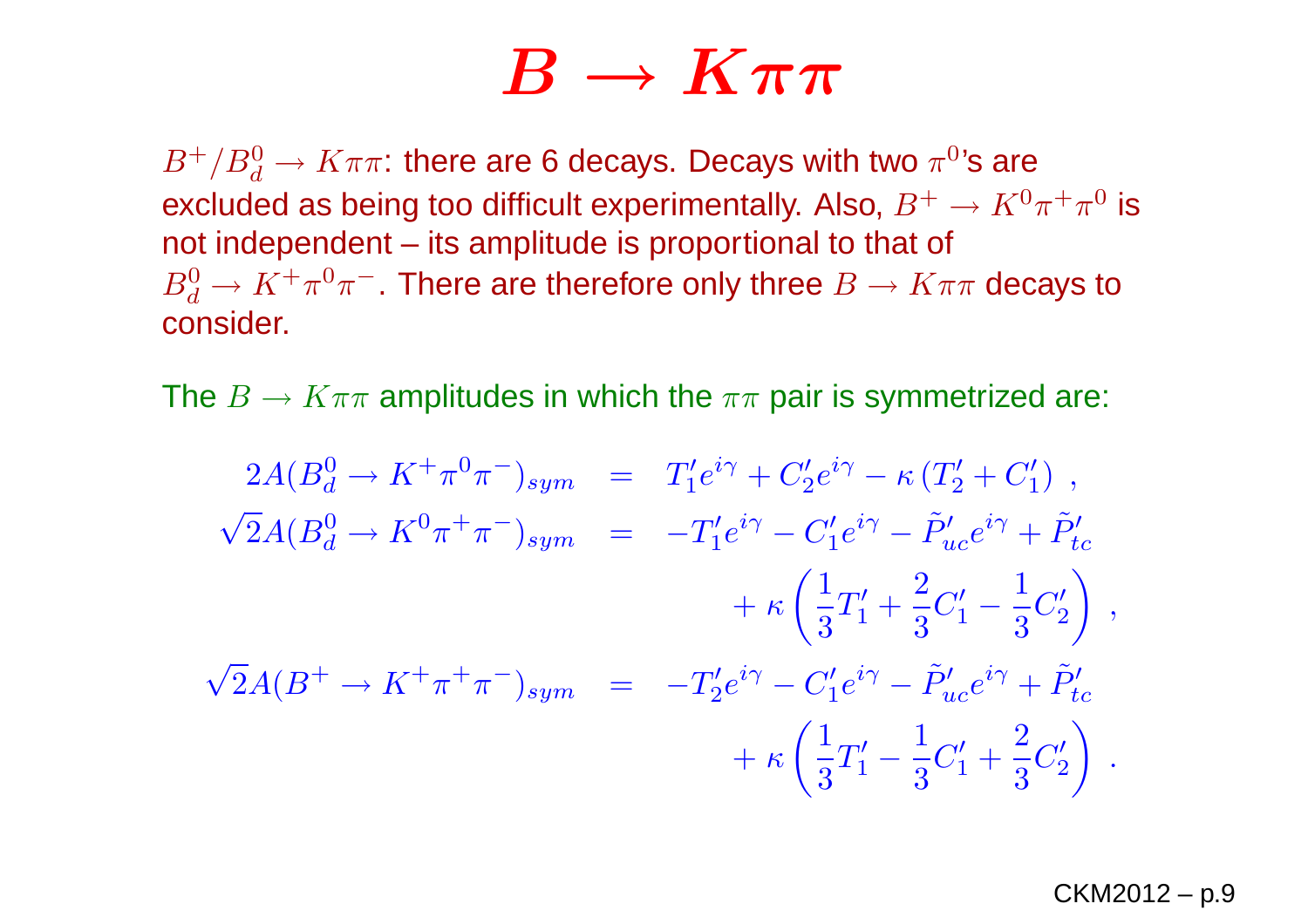# $\boldsymbol{B}$  $\mathbf{B} \rightarrow$

 $\mathbf{B}\to\boldsymbol{KK}\boldsymbol{\bar{K}}$ <br>There are four  $B\to KK\bar{K}$  decays in which the final  $KK$  pair is in a<br>symmetric isospin state. However,  $R^+\to K^+K^+K^-$  and symmetric isospin state. However,  $B^+ \to K^+K^+K^-$  and  $B^+ \to K^+K^0\bar K^0$  are not independent – their amplitudes  $B^+ \to$  $\bar{K} \to K^+ K^0 \bar{K}^0$  are not independent – their amplitudes are<br>portional to those of  $R^0 \to K^+ K^0 K^-$  and  $R^0 \to K^0 \bar{K}^0 \bar{K}^0$ proportional to those of  $B_d^0$  $\frac{0}{d} \rightarrow K^+K^0K^-$  and  $B^0_d \rightarrow K^0K^0\bar{K}^0$ , respectively. These are

$$
\sqrt{2}A(B_d^0 \to K^+ K^0 K^-)_{sym} = -T'_2 e^{i\gamma} - C'_1 e^{i\gamma} - \tilde{P}'_{uc} e^{i\gamma} + \tilde{P}'_{tc} \n+ \kappa \left(\frac{1}{3}T'_1 - \frac{1}{3}C'_1 + \frac{2}{3}C'_2\right) , \nA(B_d^0 \to K^0 K^0 \bar{K}^0)_{sym} = \tilde{P}'_{uc} e^{i\gamma} - \tilde{P}'_{tc} \n+ \kappa \left(\frac{2}{3}T'_1 + \frac{1}{3}C'_1 + \frac{1}{3}C'_2\right) .
$$

Note: since SU(3) is assumed,  $B\to KK\bar K$  diagrams in which the<br>popped quark pair is ss are equivalent to  $B\to K\pi\pi$  diagrams with popped quark pair is  $s\bar{s}$  are equivalent to  $B\to K\pi\pi$  diagrams with a<br>popped  $u\bar{u}$  or  $d\bar{d}$ popped  $u\bar u$  or  $d\bar d.$ Note also:  $A(B^+ \to K^+ \pi^+ \pi^-)_{sym} = A(B_d^0 \to K^+ K^0 K^-)_{sym}.$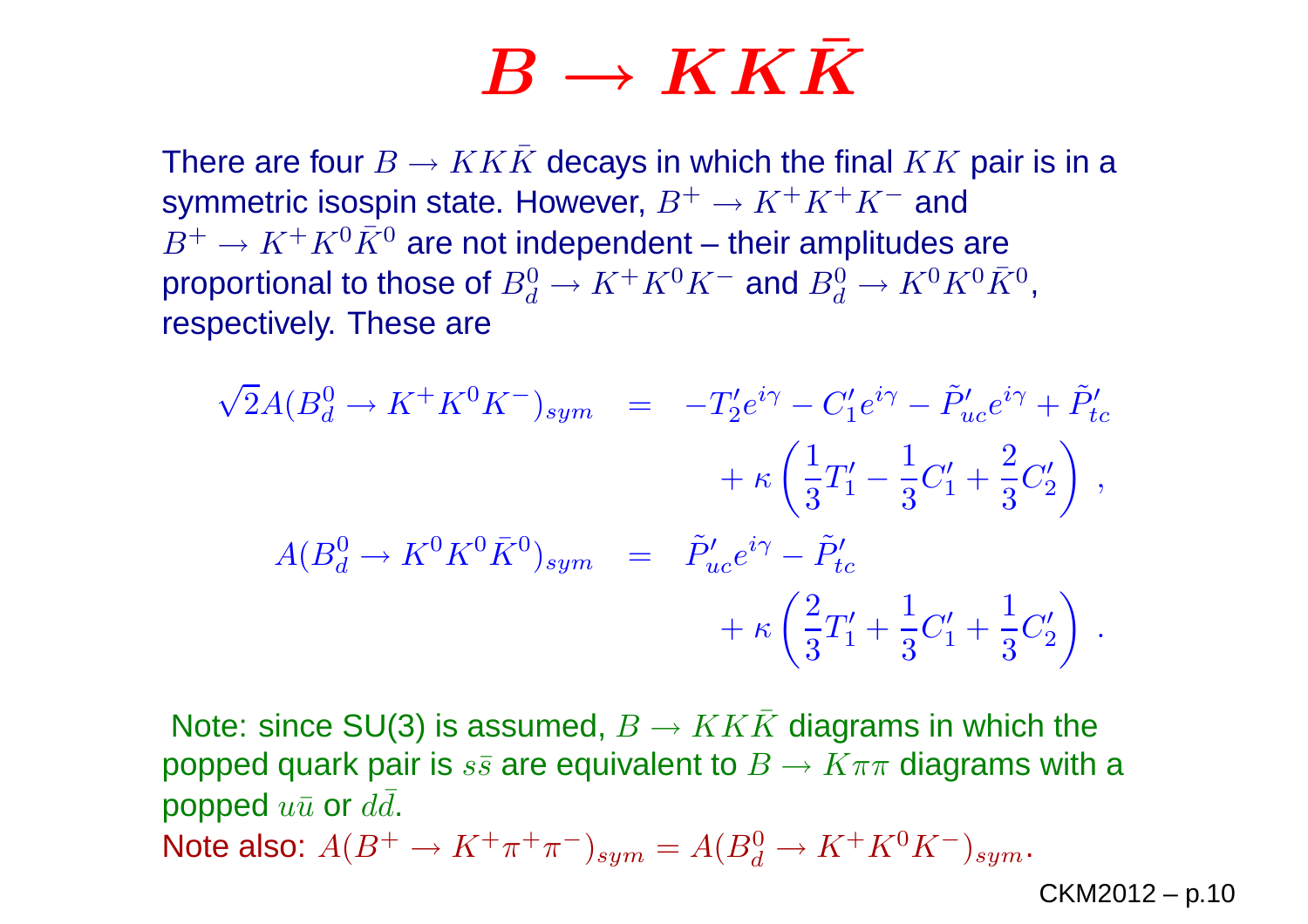Can combine diagrams into "effective diagrams"  $T_a^{\prime},\,T_b^{\prime},\,P_a^{\prime},\,P_b^{\prime},\,C_a^{\prime},$ giving

$$
2A(B_d^0 \to K^+\pi^0\pi^-)_{sym} = T'_a e^{i\gamma} + T'_b e^{i\gamma} - C'_a - \kappa T'_b,
$$
  

$$
\sqrt{2}A(B_d^0 \to K^0\pi^+\pi^-)_{sym} = -T'_a e^{i\gamma} - P'_a e^{i\gamma} + P'_b,
$$
  

$$
\sqrt{2}A(B_d^0 \to K^+K^0K^-)_{sym} = -P'_a e^{i\gamma} + P'_b - C'_a,
$$
  

$$
A(B_d^0 \to K^0K^0\bar{K}^0)_{sym} = P'_a e^{i\gamma} - T'_b e^{i\gamma} - \frac{1}{\kappa} C'_a e^{i\gamma}
$$
  

$$
- P'_b + \kappa T'_a + \kappa T'_b + C'_a.
$$

∃ 5 effective diagrams describing the four amplitudes ⇒ 10 theoretical<br>parameters: 5 magnitudes of diagrams. 4 relative phases, and  $\propto$  But ∃ parameters: 5 magnitudes of diagrams, 4 relative phases, and  $\gamma.$  But  $\exists$  <sup>11</sup> (momentum-dependent) experimental observables: the decay ratesand direct asymmetries for  $B_d^0$  $B^0 \to K^+ K^0 K^-$  and  $B^0 \to K^0 K^0 \bar{K}^0$  , and the indirect as  $\frac{0}{d}\rightarrow K^+\pi^0$  $^{\rm o}\pi^-$ ,  $B_d^0$  $\frac{0}{d}\rightarrow K^0$  $^0\pi^+\pi^-$ , $B^0 \to K^0 \pi^+ \pi^-$ ,  $B^0 \to K^+ K^0 K$  $\frac{0}{d} \rightarrow K^+K^0$  $^0K^-$  and  $B_d^0$  $\frac{0}{d}\rightarrow K^0$  $^{0}K^{0}$  $^0\bar{K}^0$ , and the indirect asymmetries of observables than theoretical parameters,  $\gamma$  can be extracted from a fit.  $\frac{0}{d}\rightarrow K^0$  $^0\pi^+\pi^-$ ,  $B_d^0$  $\frac{0}{d} \rightarrow K^+K^0$  $^0K^-$  and  $B_d^0$  $\frac{0}{d}\rightarrow K^0$  $^{0}K^{0}$  $^0\bar{K}^0.$  With more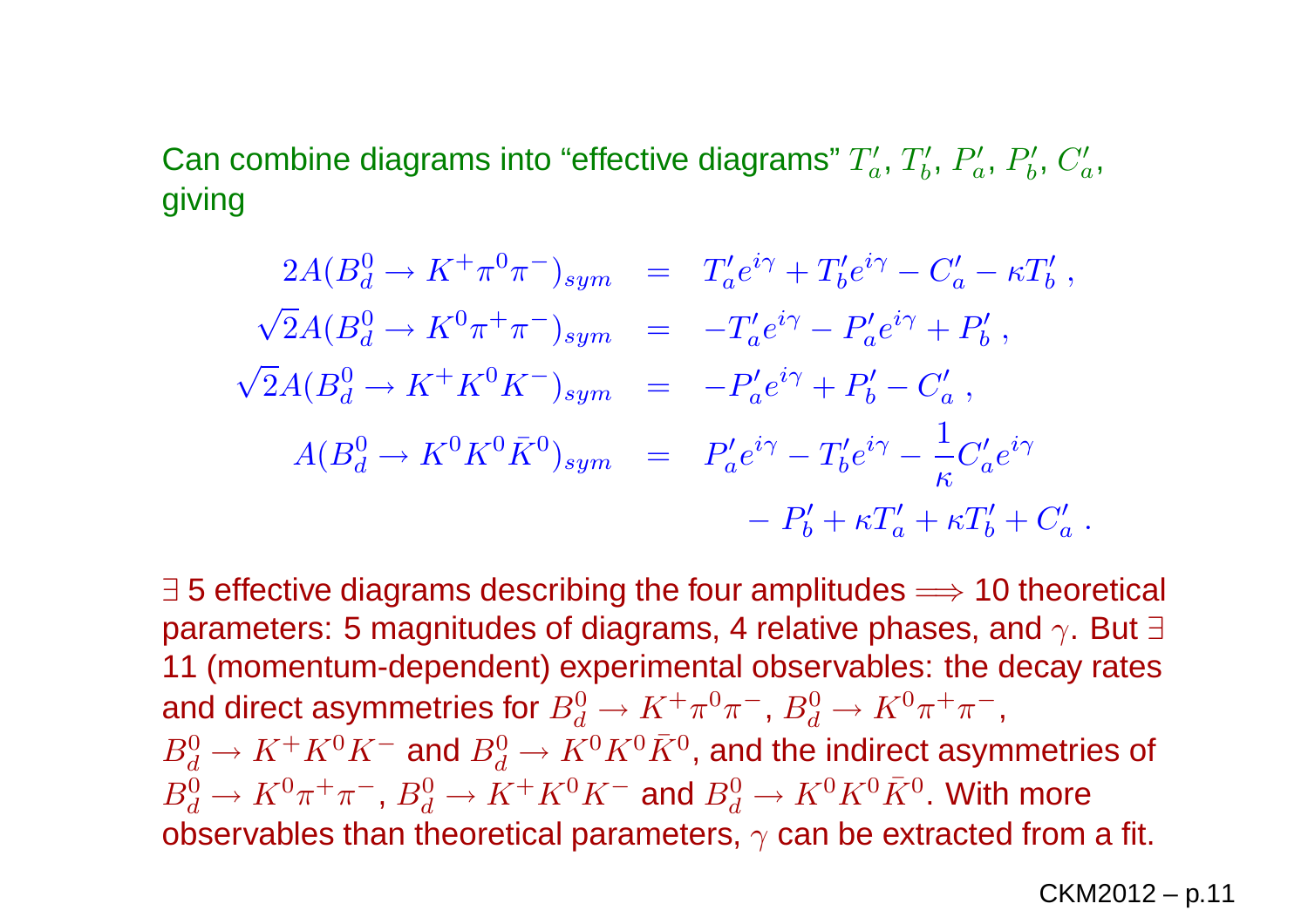Note: this analysis applies to every point in the Dalitz plot  $\Longrightarrow$  get<br>multiple measurements of  $\scriptstyle\sim$  . These can be averaged, reducing th multiple measurements of  $\gamma.$  These can be averaged, reducing the error.

This is a broad overview of the  $K\pi\pi/KK\bar K$  method of measuring  $\gamma.$  However, yesterday (Sept. 30, 4:30, WG IV), B. Bhattacharyapresented some details of the analysis.

Work in progress: only <sup>14</sup> points in the Dalitz plots used for preliminaryanalysis, SU(3) breaking not taken into account, not all sources of error included, have to deal with discrete ambiguities (multipleoverlapping solutions).

With these caveats, initial result is

$$
\gamma = (81^{+4}_{-5} \text{ (avg.)} \pm 4 \text{ (std. dev.)})^{\circ} .
$$

This is consistent with independent direct measurements of  $\gamma.$  The PDG gives  $\gamma=$  $\left(66^{+11}_{-10}\right)^\circ$ .